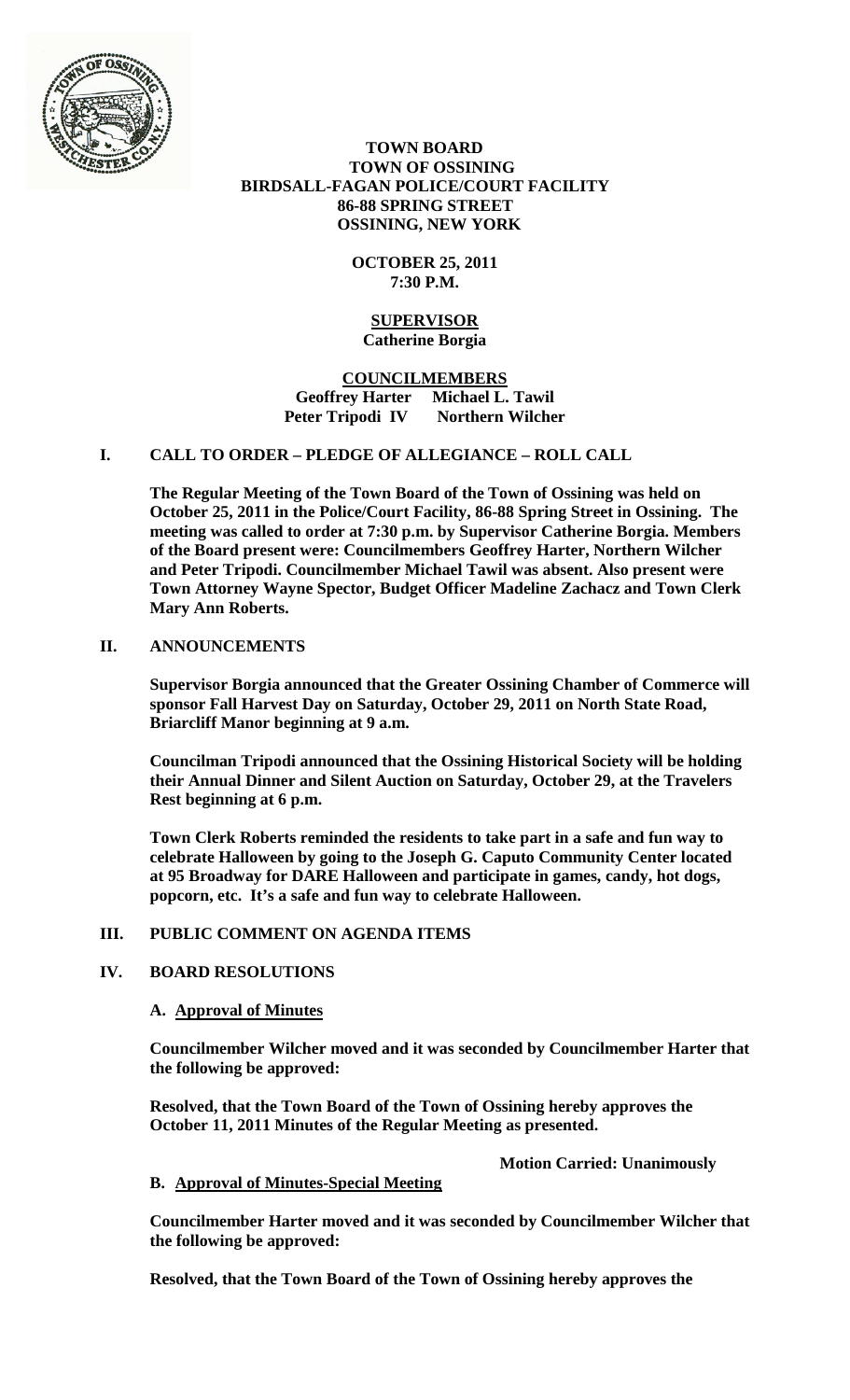**October 18, 2011- Minutes of the Special Meeting as presented.**

**Motion Carried: Unanimously**

# **C. Approval of Voucher Detail Report**

**Councilmember Wilcher moved and it was seconded by Councilmember Harter that the following be approved:**

**Resolved, that the Town Board of the Town of Ossining hereby approves the Voucher Detail Report dated October 25, 2011 in the amount of \$248,087.47**

> **Vote: 3-0-1 Voting Aye: Wilcher, Harter, & Borgia Nay: Tripodi**

# **D. Intermunicipal Agreement – Yard Waste Transfer Site**

**Councilmember Wilcher moved and it was seconded by Councilmember Harter that the following be approved:**

**Resolved that the Town Board of the Town of Ossining authorizes the Town Supervisor to sign an agreement with the Village of Ossining for the Yard Waste Transfer Site for transmittal of leaves at a cost of \$23 per ton in accordance with the agreement. This agreement shall be effective on October 1, 2011 and shall expire on March 31, 2012.**

**Motion Carried: Unanimously**

## **E. Labor CSL Retainer**

**Councilmember Wilcher moved and it was seconded by Councilmember Tripodi that the following be approved:**

**Whereas, upon recommendation of the Town Attorney, the Town Board of the Town of Ossining retains outside counsel specializing in labor relations to assist in matters of negotiation with collective bargaining units, and** 

**Whereas outside counsel is also required to assist the Town Attorney and the Town Supervisor with other labor relations matters that arise in the town, therefore be it**

**Resolved that the Town Board of the Town of Ossining hereby authorizes the Town Supervisor to sign an agreement with the law firm of Bond Schonek & King, 1399 Franklin Avenue, Suite 200, Garden City, NY 11530 to serve as labor counsel to the Town of Ossining for a period beginning on January 1, 2011 and ending on December 31, 2014, at a fee of \$24,000 per year for matters covered under the retainer agreement and hourly rates as outlined in the agreement for partner, associate and paralegal and professional services.**

**Motion Carried: Unanimously**

# **F. Reappointment - Part time Police Officer**

**Councilmember Harter moved and it was seconded by Councilmember Wilcher that the following be approved:**

**Whereas the Town Board of the Town of Ossining wishes to use a part-time police officer to assist the Justice Court in security and** 

**Whereas Former Ossining Town Police Officer Nicholas Piqueras has served in that capacity until June 2011, before deciding to leave the Town's employment, therefore**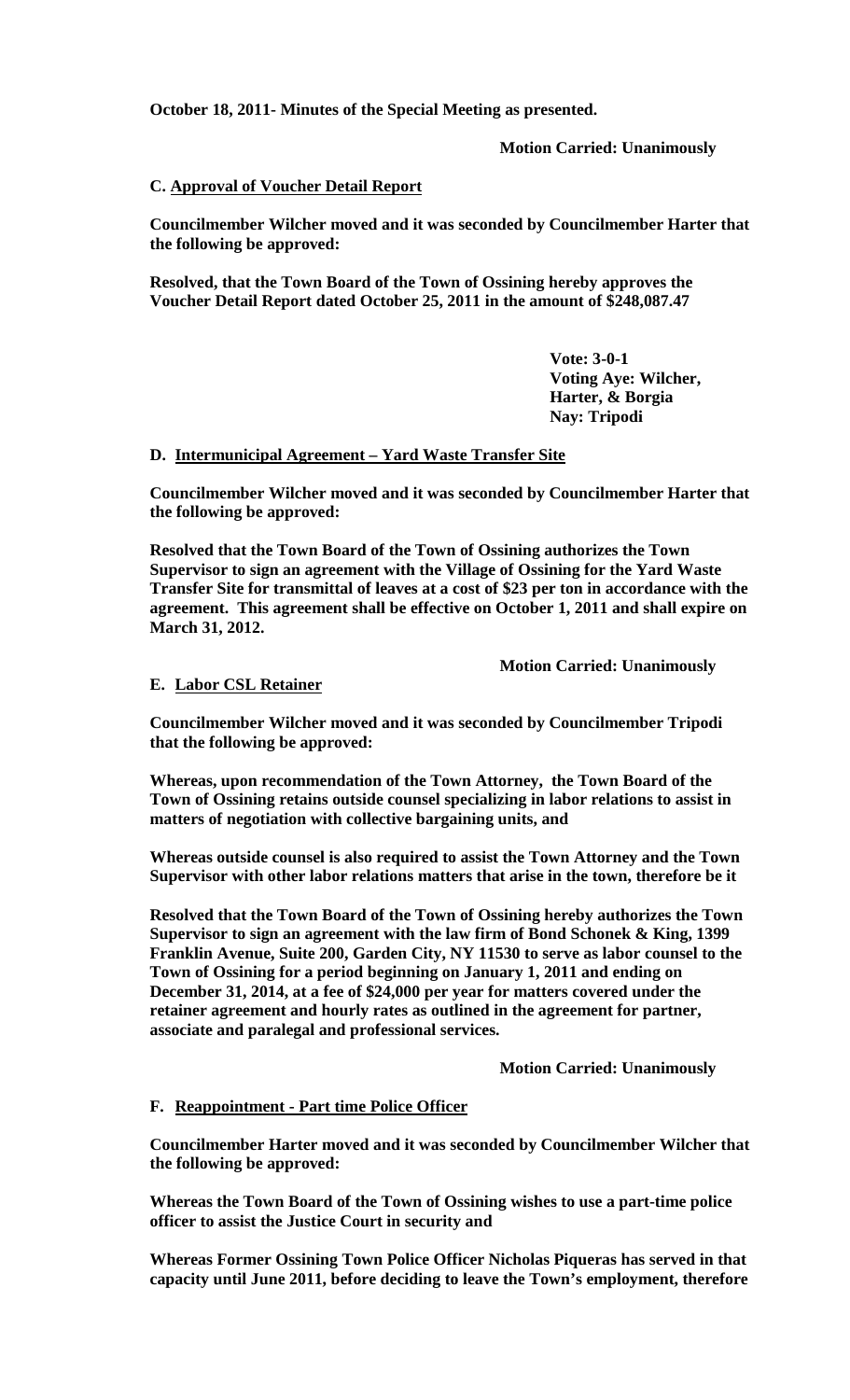**Resolved that the Town Board of the Town of Ossining hereby re-appoints Nicholas Piqueras to the position of part time police officer at a rate of \$32.96/hr** 

**Motion Carried: Unanimously**

## **G. Appointment – Seasonal Worker, Highway Department**

**Councilmember Harter moved and it was seconded by Councilmember Wilcher that the following be approved:**

**Resolved that the Town Board of the Town of Ossining hereby appoints Michael Ward, Van Cortlandt Avenue, Ossining, to the position of seasonal laborer at the rate of \$12/hr, effective October 24, 2011.**

**Motion Carried: Unanimously**

### **H. Energize-Northern Westchester Program**

**Councilmember Wilcher moved and it was seconded by Councilmember Harter that the following be approved:**

**WHEREAS, the Town of Bedford, as lead municipality, and the Northern Westchester Energy Action Consortium, as inter-municipal partner with Bedford, have been awarded significant funding by both NYSERDA and the US Department of Energy to build an effective residential energy efficiency program that uses the high quality standards of the state's Home Performance program combined with activation of local trusted sources for word-of-mouth outreach,** 

**WHEREAS, the Town Board of the Town of Ossining wishes to participate in the Energize Northern Westchester Program currently being piloted in the Town of Bedford, in order to extend the benefits of this residential energy efficiency program to the residents throughout the Town of Ossining; and** 

**WHEREAS, the success of the Energize Northern Westchester Program requires local community participation in order to maximize the outreach in driving demand for energy upgrades of homes; and** 

**WHEREAS, the Energize Northern Westchester Program will make a robust toolkit of resources, including staff and print and online materials, available to Consortium member municipalities that agree to undertake the Energize Program including but not limited to marketing collateral, a municipality website, an innovative upgrade performance tracking system by 1Q12, PACE Benefit Financing offerings;** 

**NOW, THEREFORE BE IT RESOLVED: that the Town Board of the Town of Ossining hereby adopts the Energize Partnership Pact, which states as follows: Energize Northern Westchester and the Town of Ossining will work together to identify the key community resources, to wit, a Municipal Energize Liaison, Energize Champions, and Local Trusted Sources, to support the short and long term success of the Energize Ossining Program.**

**BE IT FURTHER RESOLVED: The Town Board of the Town of Ossining authorizes the Town Supervisor to appoint a Municipal Energize Liaison or Liaisons from among municipal staff or civic volunteers, with the understanding that the Liaison/s will serve as the chief point of contact between the Energize Northern Westchester staff and the Town of Ossining and its residents and civic associations and groups interesting in promoting residential energy efficiency; and** 

**BE IT FURTHER RESOLVED: The Liaison will work with the Energize Northern Westchester staff to identify Energize Champions, who will be homeowners in the community who have already undergone a Home Performance energy assessment**